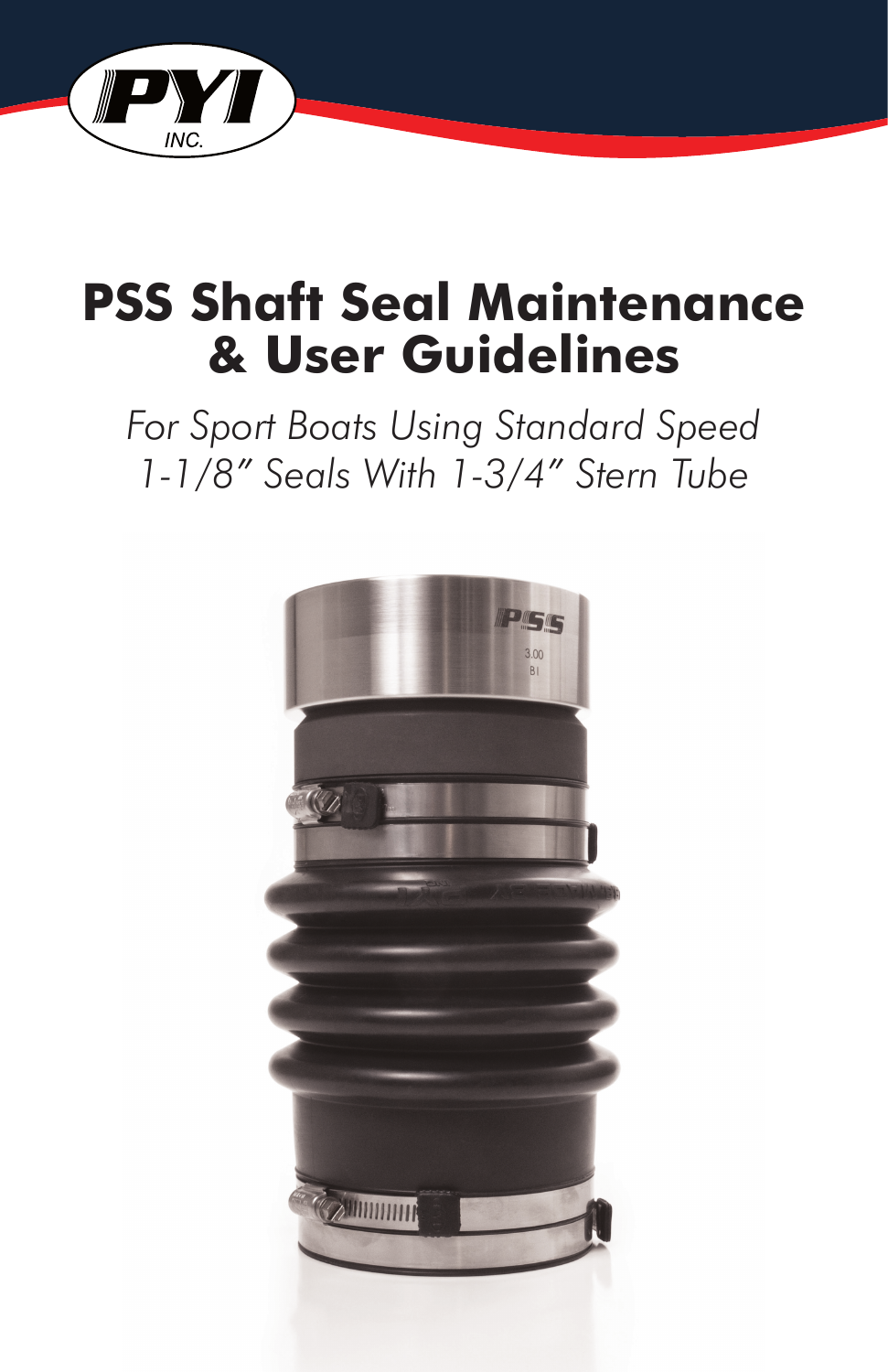Please read the available information in the PSS Shaft Seal owner's manual included with your boats documentation. Additional copies can be downloaded here: www.shaftseal.com/en/about/installation\_instructions

# **BREAK-IN PERIOD**

On average, the PSS requires approximately one (1) hour of break in time, which allows the carbon ring face to polish the mating face of the stainless steel rotor. During the break in period you will experience a very fine mist, sometimes associated with a black dust coming from the PSS. Under normal conditions, this will stop after an average of one (1) hour running time. After the break-in period clean up any black dust deposits. If the black dust returns after the break-in period, visually inspect the seal for signs of miss-alignment, or excessive wear.

#### **CARBON CHAMFER**

The black carbon ring has a chamfer (bevel) machined into it where it contacts the stainless steel rotor that acts as a wear indicator. If at any time chamfer area is worn away, please contact PYI Inc.

**Note -** The most common cause of leaking after the initial break-in period is not enough compression, or contamination of the seal faces. The most common type of contamination is petroleum or other types of oil.

#### **DRIPPING OR LEAKING AT REST**

If the PSS seal drips while at rest it is likely that foreign material is present on the face of the seal between the stainless steel rotor and the carbon flange. To clean the seal faces, insert a clean rag carefully between the two faces *(Note: some water will come into the boat at this time if the boat is in the water)* and work the rag around the seal. As you do this, the incoming water will flush the impurities. Remove the rag from the seal and the leak should stop. If it still drips, repeat the process using a dry wash cloth that has been saturated with dish soap. If the leak persists use a piece of 400 grit "Wet-or-Dry" sand paper that has been folded in half so it is abrasive on both sides and repeat the process using the 400 grit in place of the cloth.

#### **SPRAY OR MIST DURING OPERATION AFTER THE BREAK IN PERIOD**

This is typically caused by not enough compression. The compression dimension provided in the "Bellow compression chart" in the instructions is an average figure provided as a guide. The exact amount of compression required can vary due to different types of engine mounts. The *Installed*  **Length** for this seal is 5¼" to 5½" as shown on the diagram. If you experience any spray or mist following the break in period, measure the installed length, and adjust the seal as needed for an installed length of 5¼".

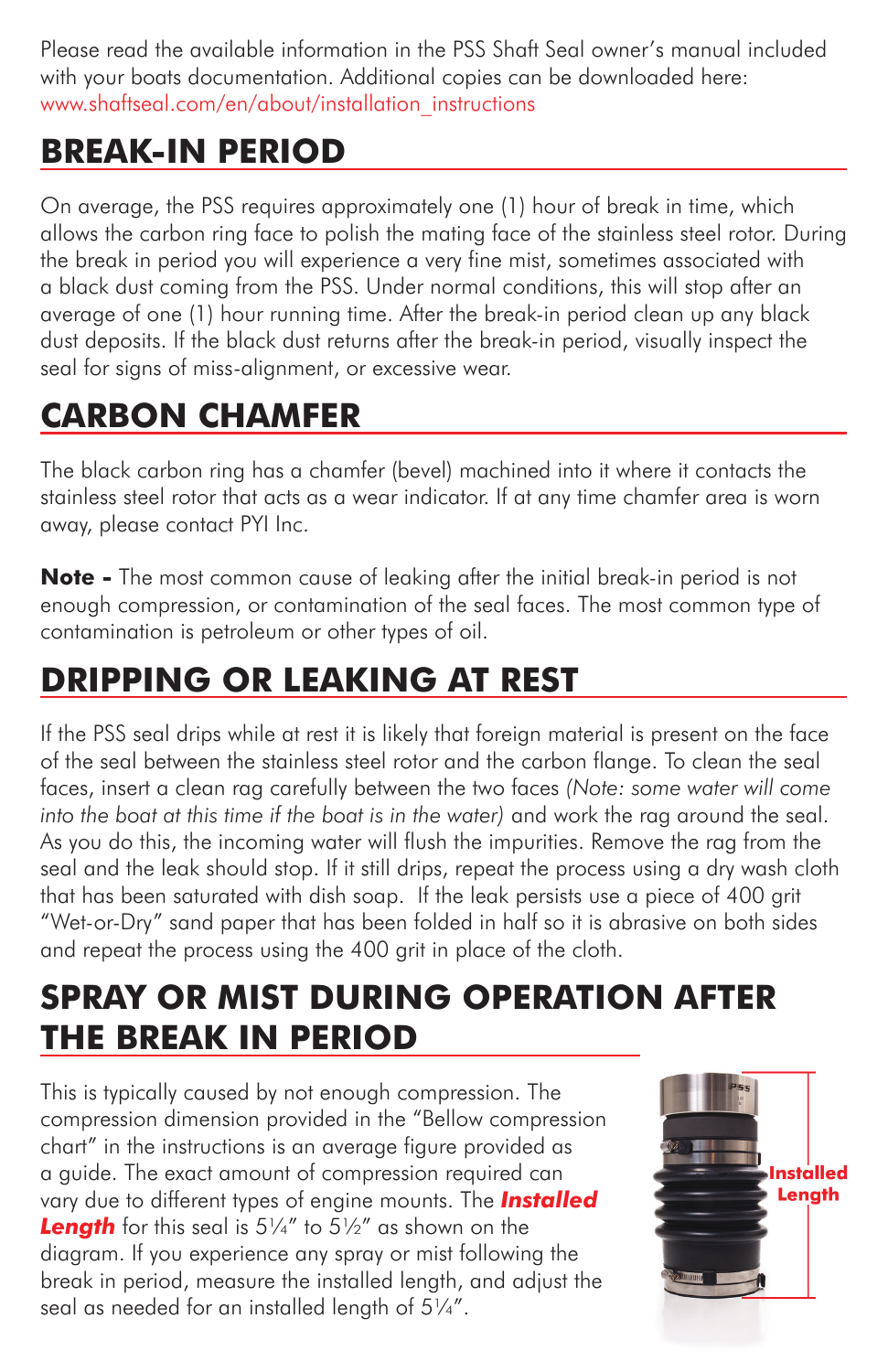# **INCREASING COMPRESSION IF NEEDED**

With the boat out of the water, measure and note the installed length of the seal. Remove two set screws from each of the threaded holes in the stainless steel rotor. The screw that comes out of each hole will go in first when re-installed.

Slide the stainless steel rotor aft until the seal is compressed to an installed length of 5¼". While keeping the bellow in the "compressed" position, tighten one set screw against the shaft in each threaded hole with the provided allen wrench (Use approximately 6 foot pounds of torque, 32lbs on long arm of the PYI supplied wrench). Install a second set screw in each hole to lock the first on in place. With the set screws properly tightened the rotor will not move on the shaft.

## **PERIODIC INSPECTION**

If the boat sits idle for a long period of time (about 3 months), move the black carbon piece aft to allow a small amount of water to enter the boat. This is an important step during the first launch of the season. This can be done after launching while doing the visual inspection of the engine compartment.

Information and product support is available online at www.pyiinc.com or by contacting PYI Inc. at 800-523-7558.